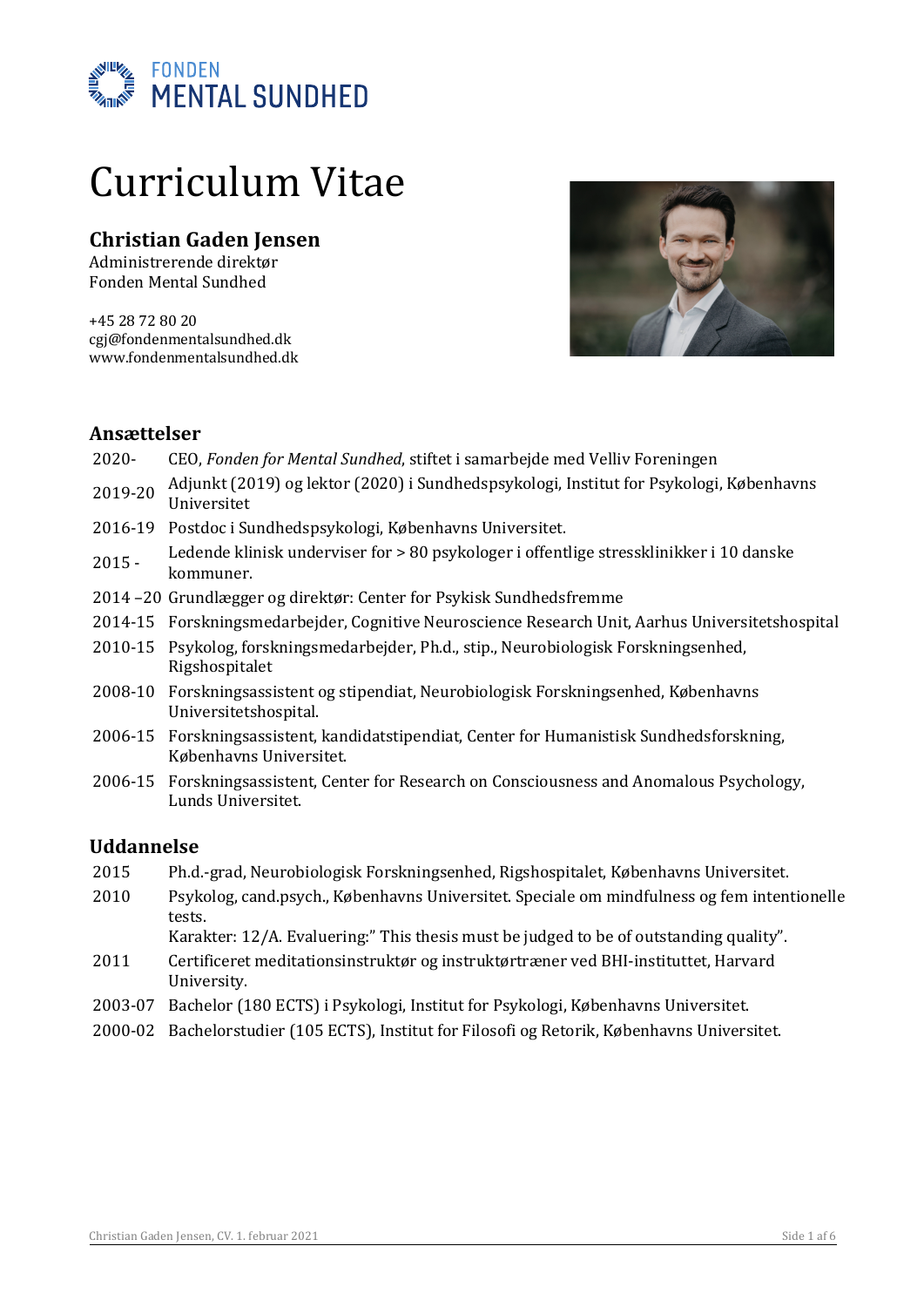

## **Publikationer Peer-reviewede publikationer (udvalg)**

- 1. Meland, A., Hoebeke, E., Pensgaard, A.M., Fonne, V, Wagstaff, A., & **Jensen, C.G.** (*in press*). Being a part of a team: Exploring mindfulness as a facilitator of increased fellowship in a military aviation unit. *(European Journal of Aviation Psychology)*
- 2. Hjordt, L.V., Ozenne, B., ... **Jensen, C.G.** ... & Stenbæk, D. S (*in press*). Psychometric Properties of the Verbal Affective Memory Test-26 (VAMT-26) and Evaluation of Affective Bias in Major Depressive Disorder. *Frontiers in Psychology - Quantitative Psychology and Measurement*
- 3. Lansner, J., **Jensen, C.G.**, Petersen, A., Fischer, P., Frokjaer, V., Vangkilde, S., & Knudsen, G.M.  $(2019)$ . The utility of employing accuracy-based behavioral measures, when conducting psychopharmacological research .... *Journal of Vision*, 19 (10), 279c. doi: 10.1167/19.10.279c
- 4. Lansner, J., **Jensen, C.G.**, Vangkilde, S., Fischer, P., Frokjaer, V., & Knudsen, G.M. (2019). Fluoxetine improves the perceptual threshold – a double blind, placebo-controlled randomized controlled trial. *Psychopharmacology*, *236 (6),* 1759-1769, doi: 10.1007/s00213-018-5158-3.
- 5. **\* Jensen, C.G.**, Krogh, S., Westphael, G.W., & Hjorth, L.V. (2018). Mindfulness Is Positively Related to Socioeconomic Status But Does Independently Predict Mental Health. Danish Validation Studies of The Five-Factor Mindfulness Questionnaire. *Psychological Assessment* Advance online publication. http://dx.doi.org/10.1037/pas0000667
- 6. Hjordt, L.V. Stenbæk, D.S., Madsen, K.S., McMahon, B., Jensen, C.G., Vestergaard, M. Hageman, I., Meder, M., Hasselbalch, S. G., & Knudsen, G.M. (2017). State-dependent alterations in inhibitory control and identification of emotional faces in seasonal affective disorder. *Journal of Abnormal Psychology*, *26(3*), 291-300
- 7. Elsass, P., Ronnestad, M., **Jensen, C.G.**, Lhundup, K., & Puntsok, T. (2017). Warmth and Challenge as Common Factors among Eastern and Western Counselors: Buddhist Lamas' Responses to Western Questionnaires. *Nordic Psychology, 21(2)*, 59-72.
- 8. \* **Jensen, C.G.** & Holde, L.V.A. (2016). Er mere meditation relateret til større behandlingseffekter? Empirisk baserede anbefalinger til en mere kontekstuel meditationsforskning og interventionspraksis. Psyke & Logos 37(1), 55-81.
- 9. **Jensen, C.G.**, Nicklasen, J., Petersen, A., Vangkilde, S., & Hasselbalch, S.G. (2016). General Inattentiveness is a Long-term Reliable Trait Independently Predicative of Psychological Health: Danish Validation Studies of Mindfulness Attention Awareness Scale, *Psychological Assessment*, 28(5):e70-87. doi: 10.1037/pas0000196
- 10. \* **Jensen, C.G.**, Lansner, J., Petersen, A., Vangkilde, S., Ringkøbing, S.P., Frokjaer, V.G., Adamsen, D., Knudsen, G.M., Denninger, J.W., & Hasselbalch, S.G. (2015). Open and Calm - a randomized Controlled trial evaluating a public stress reduction program in Denmark. *BMC Public Health*,  *16*;15:1245
- 11. \* **Jensen, C.G.**, Stenbæk D.S., Hansen, L.H., Andersen, E., Lansner, J., Hageman, I., Dam, H., Nielsen, A. P., Knudsen, G.M., Froekjaer, V., & Hasselbalch, S. (2016). Development and psychometric validation of the verbal affective memory test. Memory, 24 (9), 1208-1223.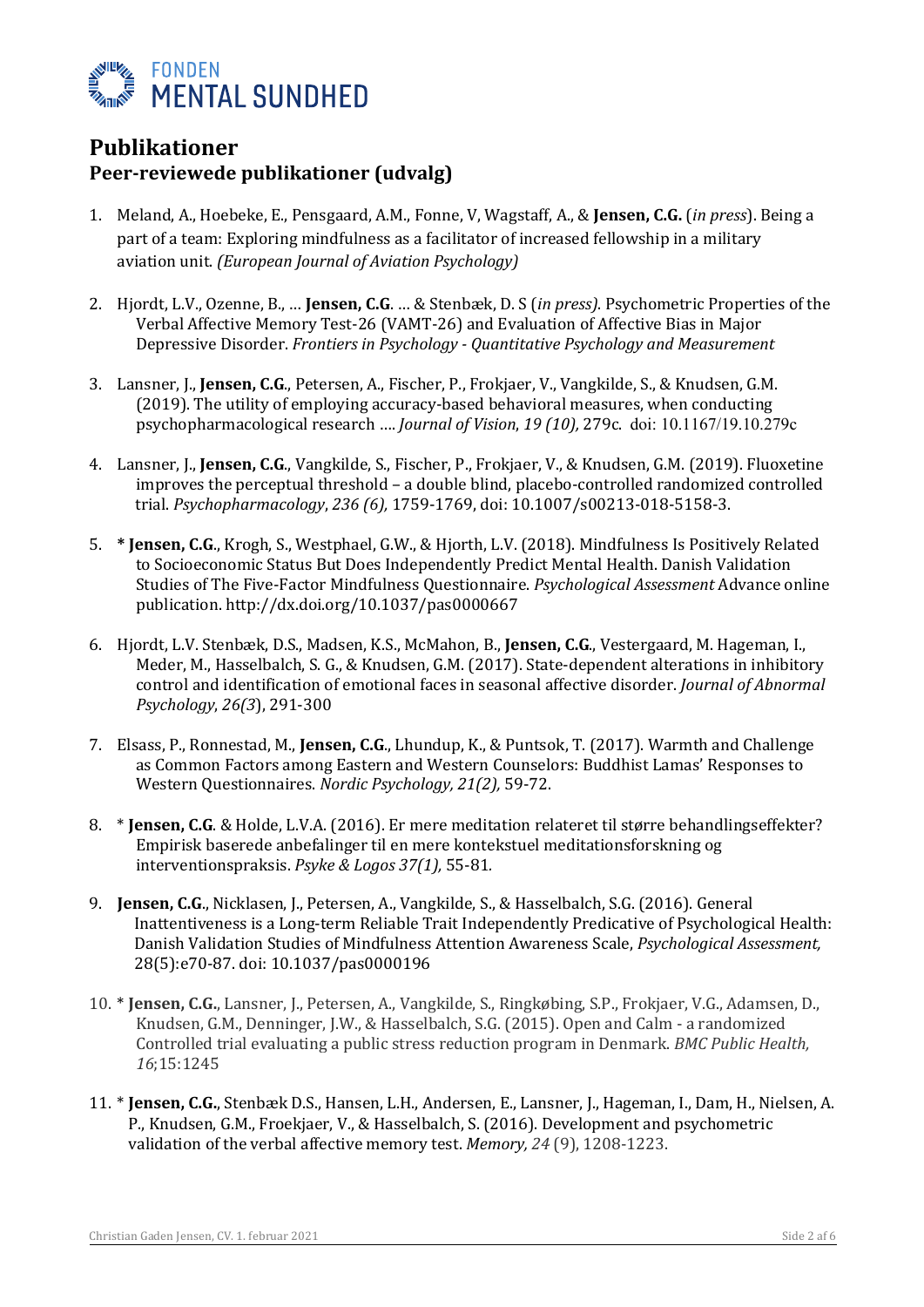

- 12. Cardena, E., Reijman, S., Wimmelman, C., & Jensen, C.G. (2015). *Psychological health, trauma,* dissociation, and absorption among Danish spiritual practitioners. Psychology of Consciousness: *Theory, Research, and Practice, 2(2), 170-184.*
- 13. Fisher, P., Haahr, M.E., Holst, K., **Jensen, C.G.**, Froekjaer, V., Siebner, H. R., & Knudsen, G.M. (2015). Fluctuations in  $[11C]$ SB207145 PET binding associated with change in threat-related amygdala reactivity in humans, *Neuropsychopharmacology*, 40(6):1510-8.
- 14. \* **Jensen, C.G.,** Elsass, P., Neustrup, L., Bihal, T., Flyger, H., Kay, S.M., Khan, S., Jensen, S.S., Pedersen, A., & Würtzen, H. (2014). What to listen for in the first consultation. Breast cancer patients' own focus on talking about psychological coping predicts psychological distress and depression. *Journal of Patient Education & Counseling, 97* (2) 165-172.
- 12. Danelund, J.R., Bihal, T., Flyger, H., Kay, S. M., Khan, S., **Jensen, C.G.**, Jensen, S.S., Johansen, C., Neustrup, L., Pedersen, A., & Würtsen, H. (2014). What works for whom in mindfulness? An quantitative and qualitative comparison .... A linguistic study of self-presentations. *Journal of Religion and Science*, *61*, 74 – 88.
- 15. Stenbæk, D.S., **Jensen, C.G.**, Holst, K.K., Mortensen, E.L., Knudsen, G.M., & Frokjaer, V.G. (2013) Does Harm Avoidance mediate effects of recollected parental bonding on mental distress in adulthood? *Comprehensive Psychiatry*, *55*(4), 1007-14.
- 16. Haahr, M.E., Fisher, P.M., **Jensen, C.G.**, Frokjaer, V.G., Mc Mahon, B., Madsen, K., Baaré, W.F.C., Lehel, S., Norremolle, A., Rabiner, E.A., & Knudsen, G.M. (2013). Central 5-HT4 receptor binding as biomarker of serotonergic tonus in humans: a [11C]SB207145 PET study. *Molecular Psychiatry*,  *19*(4):427-32.
- 17. Allen, M., Smallwood, J., Christensen, J., Gram, D., Rasmussen, B., Christensen, J., Jensen, C.G., Roepstorff, A., & Lutz, A. (2013). The balanced mind: the variability of task-unrelated thoughts predicts error-monitoring. *Frontiers in Human Neuroscience*, 7: 743f.; doi:10.3389/fnhum.2013.00743
- 18. Haahr, M., Fisher, P., Holst, K., Madsen, K., **Jensen, C.G.**, Marner, L., Szabols, L., Knudsen, G., & Hasselbalch, S. (2013). The 5-HT4 receptor levels in hippocampus correlates inversely with memory test performance in humans. *Human Brain Mapping*, 34(11):3066-74. doi: 10.1002/hbm.22123.
- 19. \* **Jensen, C.G.**, Vangkilde, S., Frokjaer, V., & Hasselbalch, S.G. (2012): MBSR Affects Attention Or Is It Attentional Effort? *Journal of Experimental Psychology - General,* 141(1), 106 - 123.
- 20. Parker, A., & **Jensen, C.G.** (2012). Further Possible Physiological Connectedness Between Identical Twins: The London Study. *Explore - The Journal of Science and Healing*.
- 21. **Jensen, C.G.** & Parker, A. (2012). Entangled In The Womb? A Pilot Study on the Possible Physiological Connectedness Between Identical Twins with Different Embryonic Backgrounds. *EXPLORE,* - *The Journal of Science and Healing, 8(6), 339-347.*
- 22. **Jensen, C.G.**, & Cardeña, E. (2009): A controlled, long-distance test of a professional medium.  *European Journal of Parapsychology 24(1)*, 53-67.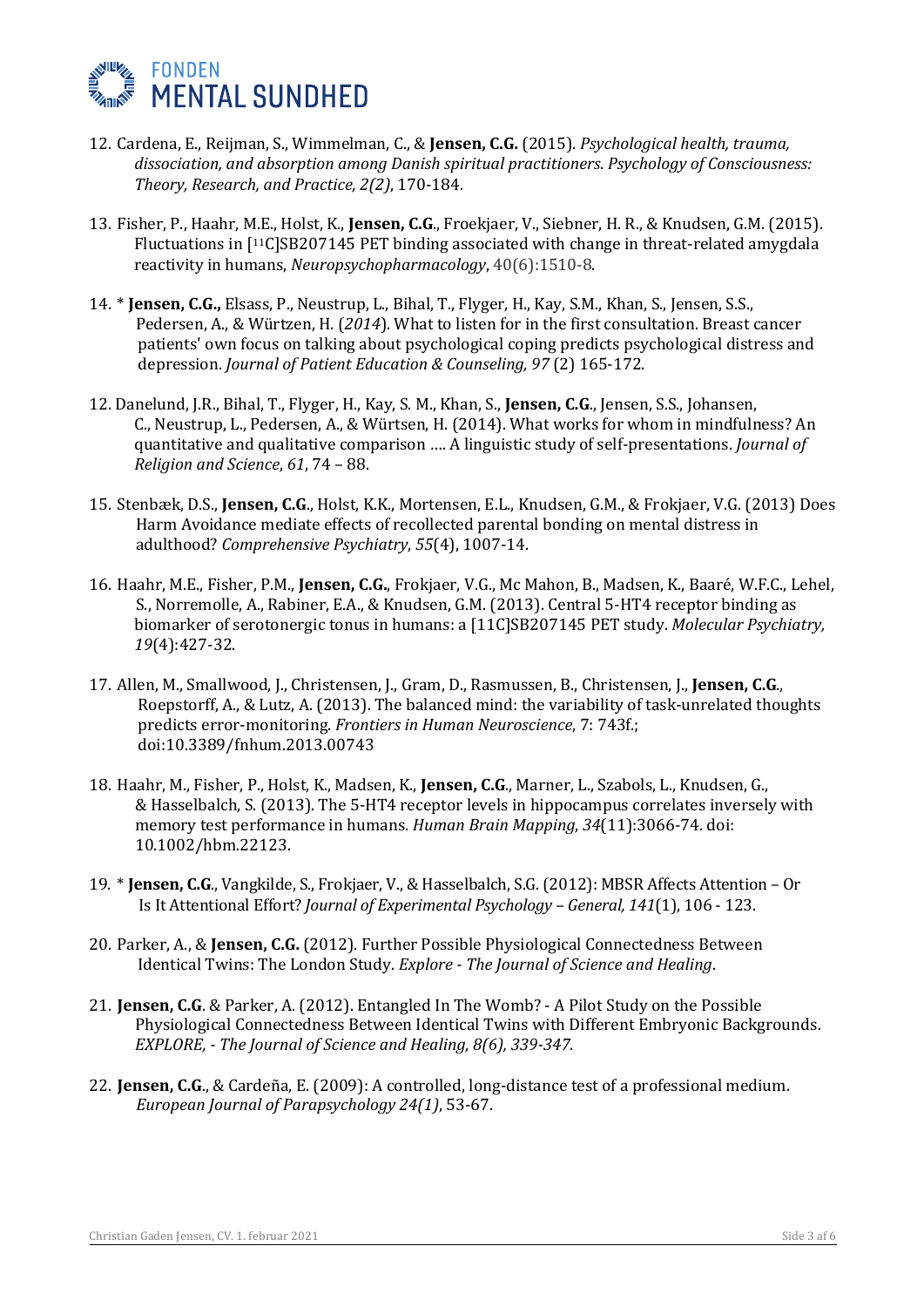

## **Forskningsbaserede evalueringsrapporter**

- 1. **Jensen, C.G.,** & Thomsen, S.T.S. (2020) Evalueringsrapport. Åben og Rolig i Mariagerfjord Kommune. Resultater fra 2018-2019. Center for Psykisk Sundhedsfremme.
- 2. **Jensen, C.G.,** Damgaard, K., Berggren, T.K.L., & Petersen, F.F. (2019). Evalueringsrapport. Åben og Rolig i Skanderborg Kommune. Resultater fra de første 4 borgerhold. København: Center for Psykisk Sundhedsfremme.
- 3. **Jensen, C.G.,** Krogh, S.C., Holde, L.A.V., & Elsass, P. (2019). *Evalueringsrapport: Åben og Rolig Minimal kontakt terapi-projektet i Aalborg og Københavns Kommune 2015-2017*. Center for Psykisk Sundhedsfremme.
- 4. **Jensen, C.G.,** Cordes, K., Hjordt, L., & Tybjerg-Jeppesen, A. (2019). Forskningsrapport *Åben og Rolig* som stressbehandling i Topdanmark Livsforsikring 2018 – 2019. Center for Psykisk Sundhedsfremme.
- 5. Krogh, S. C. & **Jensen, C.G.** (2018). Evalueringsrapport Pilotprojekt af Stressforløbet Åben og Rolig på Det Humanistiske Fakultet, Aalborg Universitet. Center for Psykisk Sundhedsfremme.
- 6. **Jensen, C. G.** (2017). *Langtidseffekter af Åben og Rolig for Unge En 7 måneders followup-<u>undersøgelse</u>*. København: Center for Psykisk Sundhedsfremme.
- 7. Krogh, S. C. & **Jensen, C.G.** (2017). Evalueringsrapport Evalueringsrapport for Stressforløbet Åben og Rolig i Aalborg Kommune 2017. Copenhagen: Center for Psykisk Sundhedsfremme.
- 8. **Jensen, C.G.**, Hansen, A.V. & Andersen, M.A. (2017). *Har kommunale stressbehandlingstilbud* udviklet sig de sidste 10 år? En stikprøveundersøgelse af 33 danske kommuner. Center for Psykisk Sundhedsfremme.
- 9. **Jensen, C.G.** (2017). Åben og Rolig for Unge: Evalueringsrapport. Copenhagen: Center for Psykisk Sundhedsfremme.
- 10. **Jensen, C.G.,** & Svanholm, A. (2017). Evalueringsrapport 2016 Kvantitative effektmålinger af Åben og Rolig til stressramte borgere i Københavns Kommunes Stressklinikker og Sammenligninger med Tidligere Evalueringer. Center for Psykisk Sundhedsfremme
- 11. **Jensen, C.G.** & Westphael, G. (2016). Evalueringsrapport 2016 Kvantitative effektmålinger af *Åben og Rolig* til stressramte borgere i Aalborg Kommunes Center for Mental Sundhed. København: Center for Psykisk Sundhedsfremme.
- 12. **Jensen, C.G.** (2016). *Evaluation report. The MindAct-Abbvie Project 2015-2016*. Independent research report on a 1-year comprehensive mindfulness-based program for corporate businesses in collaboration with MindAct Norway, Abbvie-Oslo, and Abbvie-Copenhagen.
- 13. **Jensen, C.G.** (2015). Evalueringsrapport. *Pilotåret 2015. Etablering af Stressforløbet Åben og Rolig i Københavns Kommunes Forebyggelsescentre.* (udgivet af Københavns Kommune, marts 2016.)
- 14. **Jensen, C.G.** (2015). Evalueringsrapport. *Pilotåret 2015. Etablering af Stressforløbet Åben og Rolig i* Aalborg Kommunes Center for Stressforebyggelse.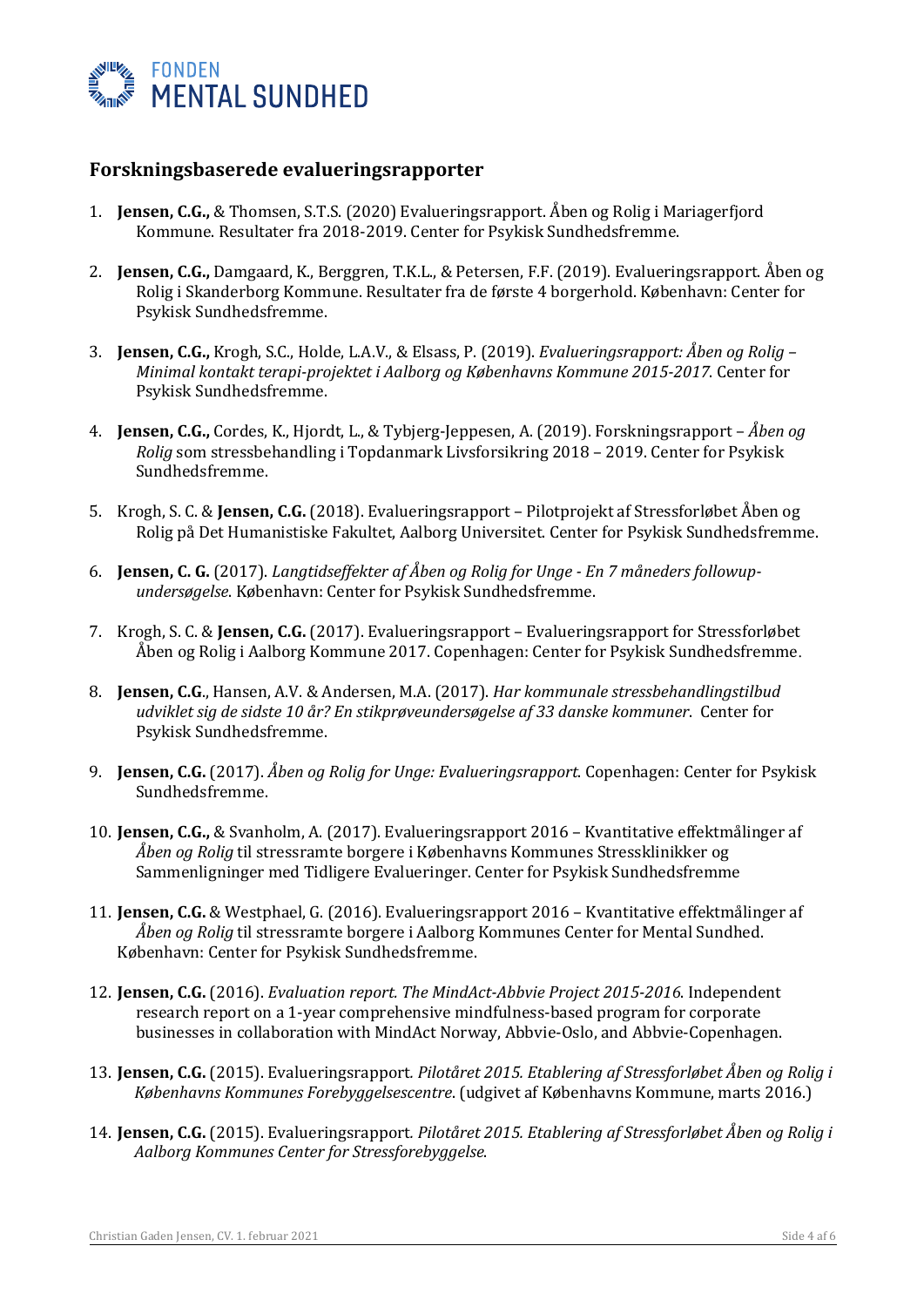

- 15. **Jensen, C.G.** (2014). *Evaluation report on Corporate-Based Mindfulness-Training at the Department* *of Economics, University of Copenhagen.*
- 16. **Jensen, C.G.** (2013). *Evaluation report on Corporate-Based Mindfulness-Training at the Center* for Hjerneskade, University of Copenhagen.
- 17. **Jensen, C.G.** (2013). *Evaluation report on Corporate-Based Mindfulness-Training at Statens Center for Kompetenceudvikling.*

## **Konferenceevalueringer (udvalg)**

- 1. Ladegaard, Y.K., Andersen, M.F., & **Jensen, C.G.** (2020). *Evalueringsrapport om Stressbehandlingskonferencen 2020*. Center for Psykisk Sundhedsfremme, Department of Psychology, University of Copenhagen and The National Research Centre for Work Environment.
- 2. Ladegaard, Y.K., Andersen, M.F., & **Jensen, C.G.** (2019). *Evalueringsrapport om Stressbehandlingskonferencen 2019*. Center for Psykisk Sundhedsfremme, Department of Psychology, University of Copenhagen and The National Research Centre for Work Environment.
- 3. Ladegaard, Y.K., Andersen, M.F., & **Jensen, C.G.** (2018). *Evalueringsrapport om Stressbehandlingskonferencen 2018*. Center for Psykisk Sundhedsfremme, Department of Psychology, University of Copenhagen and The National Research Centre for Work Environment.
- 4. Ladegaard, Y.K., Andersen, M.F., & **Jensen, C.G.** (2017). *Evalueringsrapport om Stressbehandlingskonferencen 2017*. Center for Psykisk Sundhedsfremme, Department of Psychology, University of Copenhagen and The National Research Centre for Work Environment.
- 5. Ladegaard, Y.K. & **Jensen, C.G.** (2016). Evalueringsrapport om Stressbehandlingskonferencen 2016. Center for Psykisk Sundhedsfremme, Department of Psychology, University of Copenhagen.
- 6. **Jensen, C.G.** (2007): The 2006 Annual Parapsychological Association Convention: A Review. The *Paranormal Review*, 41, 3-7.

## Forskningsbaserede bøger, kapitler og essays (udvalg)

- 1. **Jensen, C.G**. (2018). *Research-based Stress Clinics. The Open and Calm Method and its Results.* Almanakken, 102-128. Copenhagen: University of Copenhagen.
- 2. **Jensen, C.G.** (2012-16). *Open and Calm (Åben og Rolig), 1st-5th ed*. Cph: Strandberg Publishing.
- 3. Krippner, S., Friedman, H. (eds), & Jensen, C.G. (co-editor) (2010). "Mysterious Minds vol.I: The *Neurobiology of Psychics, Mediums, and other Extraordinary People"*. Greenwood-Praeger Press, USA.
- 4. Krippner, S., Friedman H. (eds), & **Jensen C.G.** (co-editor) (2010). *Mysterious Minds vol.II: Debating psychic experiences.* Greenwood-Praeger Press, USA.
- 5. **Jensen, C.G.** (2008). Mindfulness på Hjernen. Bogsektion i: Mandrup, C. (2008): *Mindfulness i*